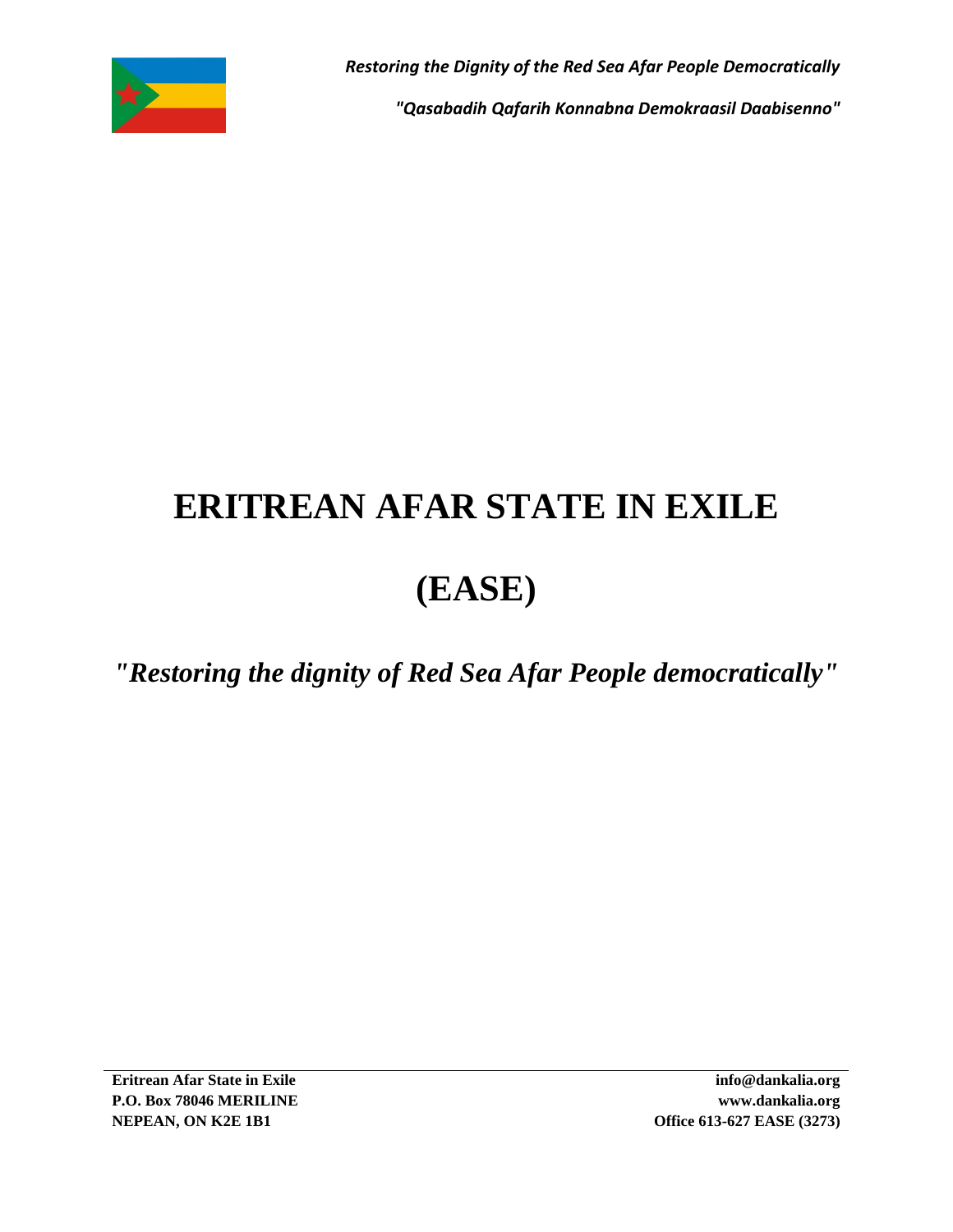

*"Qasabadih Qafarih Konnabna Demokraasil Daabisenno"*

**Page 2**

# **AFAR STATE OF DANKALIA IN ERITREA**

# **POLICY**

**-**

### **A democratic vision for the future of an ancient people**

The Eritrean Afar (Red Sea Afar) are an ancient indigenous people who have occupied territories near the Red Sea for more than 2,000 years. As nomadic pastoralists, the Afar have survived war, hunger, isolation and shifting political tides for more than 20 centuries. In the past two decades this legacy has come under threat inside the small country of Eritrea, where the Afar have been subject to systematic persecution in their ancient homeland of Dankalia.

Dankalia, which occupies 1,000 kilometres of the Red Sea coast, is home to some 700,000 Afar who make their living fishing and breeding livestock. For the past generation the Eritrean state has intimidated and persecuted the Red Sea Afar in an attempt to clear them from their strategic and resource-rich homeland.

The **Eritrean Afar State in Exile** (**EASE**) was established in 2013 in order to: recognise the rich heritage and proud history of the Red Sea Afar inside Eritrea; advocate for the Red Sea Afar and their families in Eritrea and promote a democratic alternative inside Eritrea where the Red Sea Afar can self-govern in peace and security.

**Eritrean Afar State in Exile P.O. Box 78046 MERILINE NEPEAN, ON K2E 1B1**

**info@dankalia.org www.dankalia.org Office 613-627 EASE (3273)**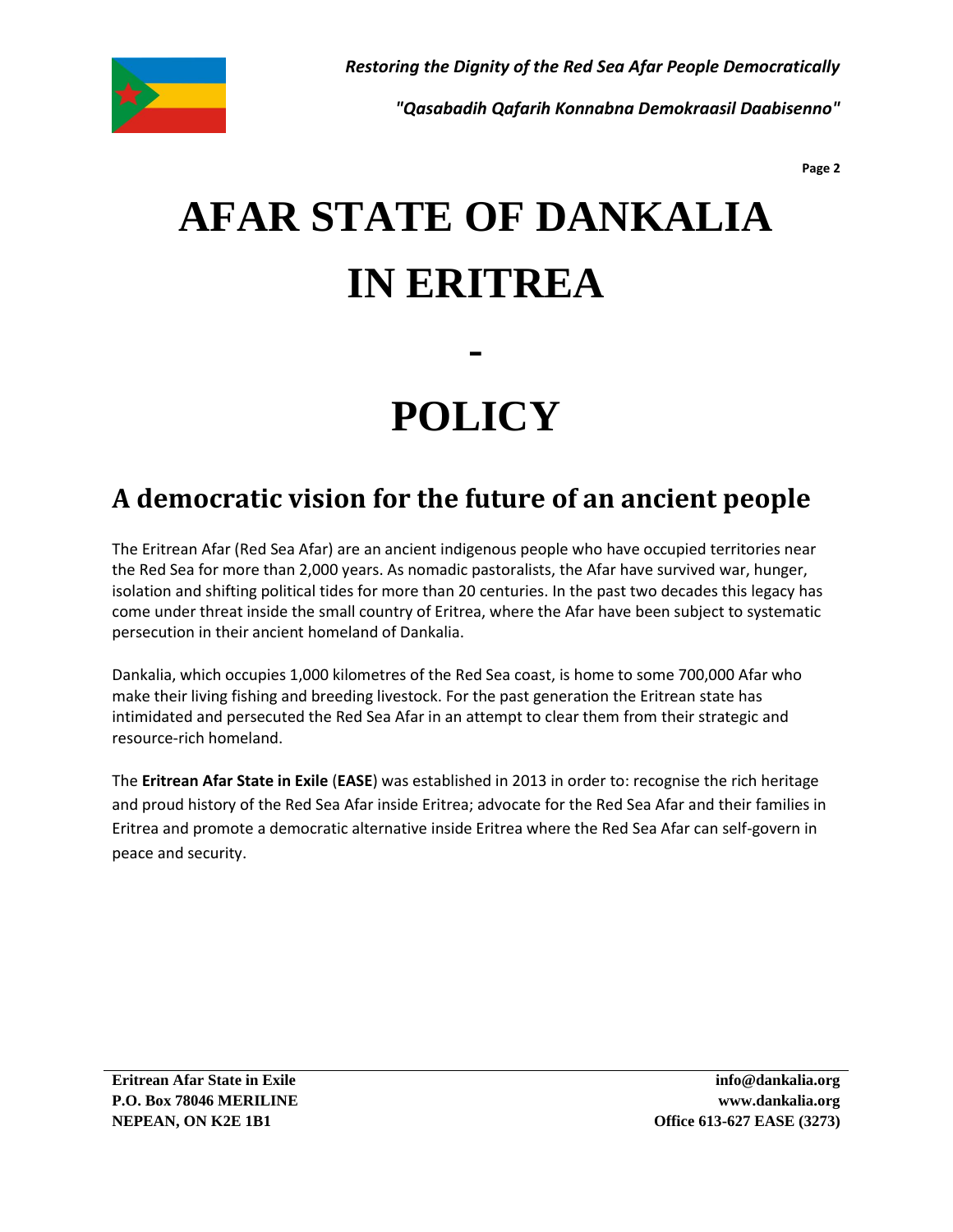

*Restoring the Dignity of the Red Sea Afar People Democratically "Qasabadih Qafarih Konnabna Demokraasil Daabisenno"*

**Page 3**

### **State of Dankalia**

- Eritrean Afar Population: 600,000 800,000
- Pristine beaches and wide variety of fish species , minerals and metals
- Dankalia Coastline: approximately 1000km
- potash , gold, granite, gravel, gypsum, kaolin, lime, limestone, marble
- Pumice, quartz, salt, sand, and silica sand
- chromium, copper, iron, lead
- magnesium, nickel, silver, and zinc
- Two world-class ports (Assab and Massawa)



### **The Will of the Eritrean Afar**

In 2010 the Eritrean Afar people declared their will to self-govern their homeland in Dankalia through the creation of an autonomous, federated province within a reformed Eritrea. They did so in the *Samara Declaration*, a solemn document authorized at a formal gathering of 800 Afar leaders, elders, women and refugees from Eritrea and proclaimed in Samara (the seat of the Afar Regional State in Ethiopia).

That proclamation has since been re-affirmed in October 2011 by the Red Sea Afar Sultanate (Dardars), Red Sea Afar political leadership, Red Sea Afar Diaspora, Red Sea Afar Elders, Red Sea Afar Women's Organizations, Red Sea Afar Youth League and Afar Refugees from Eritrea.



**Eritrean Afar State in Exile P.O. Box 78046 MERILINE NEPEAN, ON K2E 1B1**

**info@dankalia.org www.dankalia.org Office 613-627 EASE (3273)**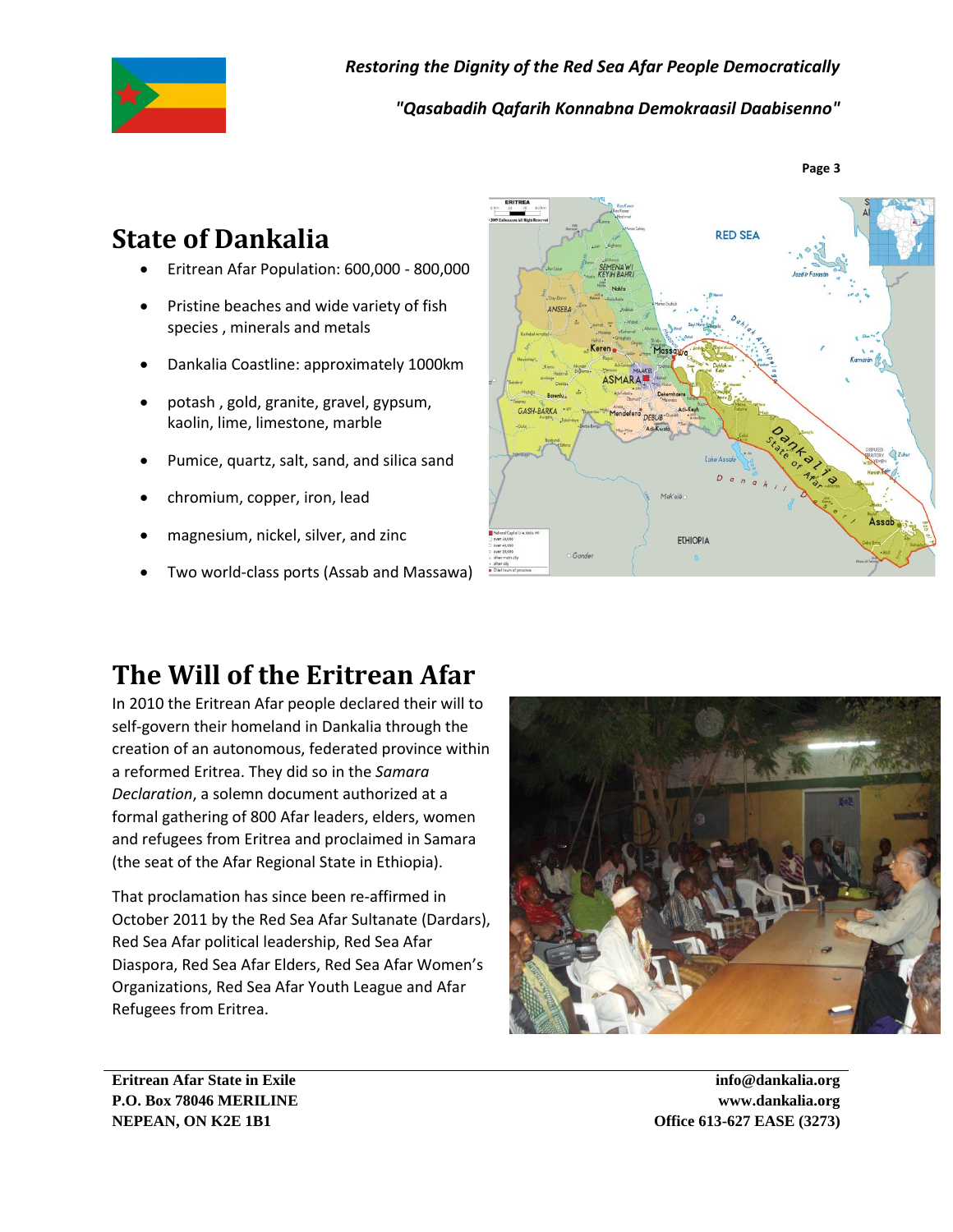

*"Qasabadih Qafarih Konnabna Demokraasil Daabisenno"*

**Page 4**

### **The Eritrean Afar State in Exile**

The **Eritrean Afar State in Exile (EASE)** is a new political organization that will fight for the rights of all Afar inside Eritrea.

EASE is established by the joint will of: exiled Red Sea Afar leadership, Afar Sultans (Dardars), Afar Chiefs (Makaaban), Elders (Kasloytiit), Red Sea Afar Youth organization, Red Sea Afar women's organization, Eritrean Afar Refugees and Red Sea Afar Diaspora. These organizations are represented by the following Afar political and traditional leadership:

|     | <b>NAME</b>                           | <b>Title</b>      | <b>Region/Place</b> |
|-----|---------------------------------------|-------------------|---------------------|
| 1.  | Sultan Abdu Haysama Mohamed           | Sultan of Bidu    | <b>Bidu</b>         |
| 2.  | Rep. of Sultan Mr. Shami Mohamed Ahaw | Sultan of Bidu    | <b>Bidu</b>         |
| 3.  | Rep. of Sultan Mr. Mohamed Houmad     | Sultan of Rahayto | Rahayto             |
| 4.  | Makabantu Hassan Yaqiidi Ali          | Makabantu         | Wade                |
| 5.  | Makabantu Abdalla Mohamed Abdalla     | AssabKalayto      | Assab               |
| 6.  | Makabantu Ahmed Kassim                | Makabantu         | Dabaysima           |
| 7.  | Makabantu Hanfare Mohamad-Asawkaytu   | Makabantu         | <b>EDI</b>          |
| 8.  | Makabantu Ali Ahaw Hamoda             | Makabantu         | Daabu               |
| 9.  | Makabantu Ali Yussuf Ahaw             | Makabantu         | Gahare              |
| 10. | Makabantu Ali Ibrahim                 | Makabantu         | <b>Bada</b>         |
| 11. | Makabantu Mohamed Abdalla Ali         | Makabantu         | Wade                |
| 12. | Makabantu Usman Abdalla               | Makabantu         | Baylul              |
| 13. | Makabantu Qedu Mussa Ali              | Makabantu         | Wade                |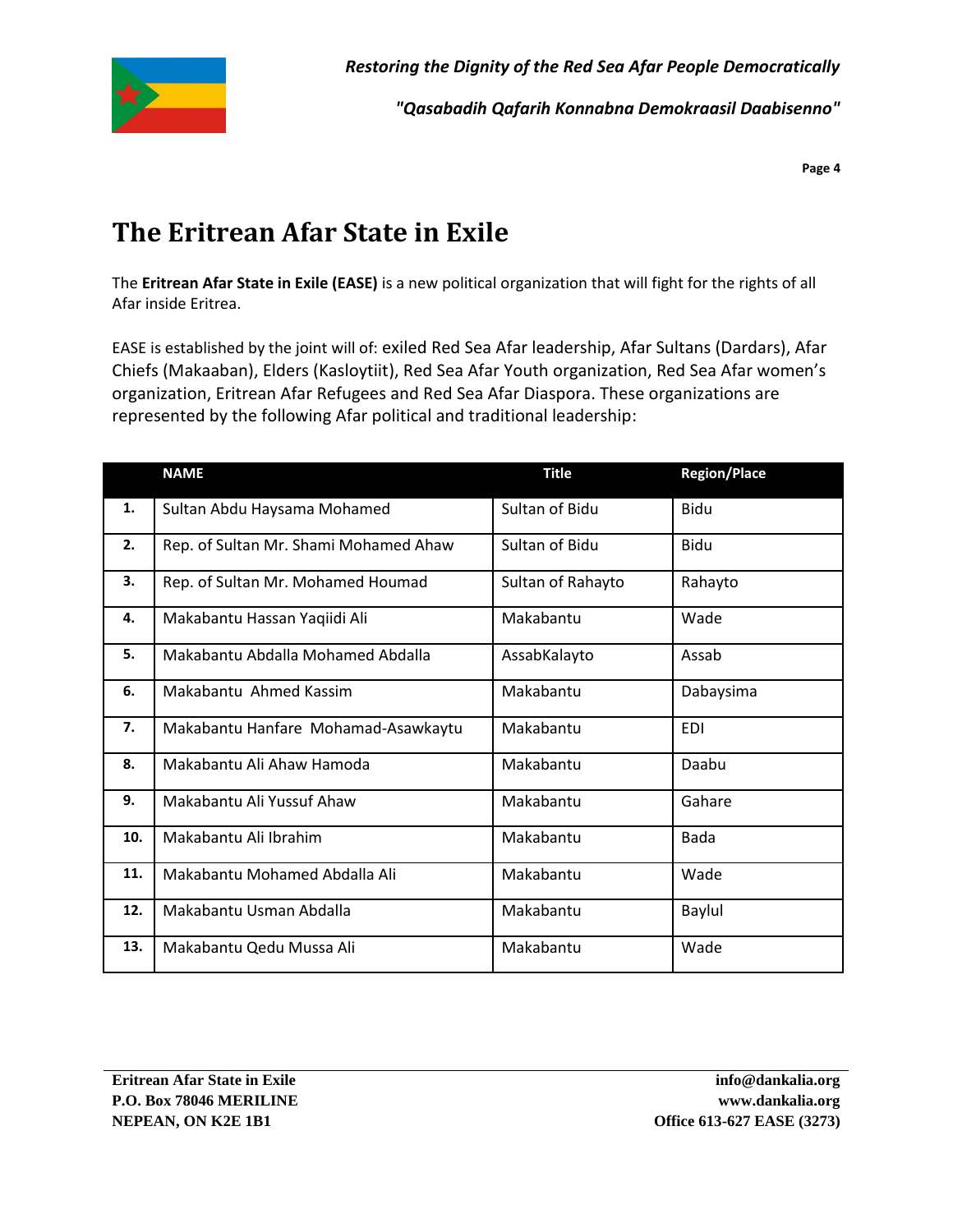

#### *"Qasabadih Qafarih Konnabna Demokraasil Daabisenno"*

**Page 5**

| 14. | Makabantu Nur Houmad Gaas          | Makabantu      | Borri        |
|-----|------------------------------------|----------------|--------------|
| 15. | Makabantu Ahaw Mohamed Ali         | Makabantu      | Bidu         |
| 16. | Makabantu Habib Faraj Abubakar     | Makabantu      | <b>Borri</b> |
| 17. | Makabantu Isse Abdulkadir          | Makabnatu      | Bidu         |
| 18. | Makabantu Ali Ahaw                 | Makabantu      | Daabu        |
| 19. | Makabantu Abdalla Mohamed Mussa    | Makabantu      | Dabaysima    |
| 20. | Sheik Ismail Mohamed Ismail        | Kasloyta-Elder | Saudi-Arabia |
| 21. | Sheik Ahmed Yussuf Abubakar        | Kasloyta-Elder | Harsile      |
| 22. | Sheik Abdu Rodiyo                  | Kasloyta-Elder | Edi          |
| 23. | Sheik Abdu Ali Tiqe                | Kasloyta Elder | Tio          |
| 24. | Member of Parl. Helem Bourah       | MP-Danaklia    | Dabaysima    |
| 25. | Red Sea Afar Relief Association    | RSARA- Youth   | Logiya       |
| 26. | Red Sea Afar Woman's Association   | RSAWA-Women    | Logiya       |
| 27. | Makabantu Yussuf Alale Mohamed Ali | Makabantu      | Massawa      |
| 28. | Makabantu Ibrahim Ali Motalla      | Kasloyta-Elder | Tio          |

The founders have mandated EASE to protect Dankalia, the ancient homeland of Red Sea Afar people:

- 1. as a nation within Eritrea where the Afar people can be secure in their lives, properties, businesses, language, religion and way of life;
- 2. as an autonomous territory where the Red Sea Afar people can exercise their rights of selfdetermination and self-government according to international law;
- 3. as a political entity that contributes to regional peace and security;
- 4. as an open society governed by the rule of law, where democracy, justice and the exercise of fundamental rights can flourish; and
- 5. as an open economy that promotes economic liberty and prosperity for all stakeholders.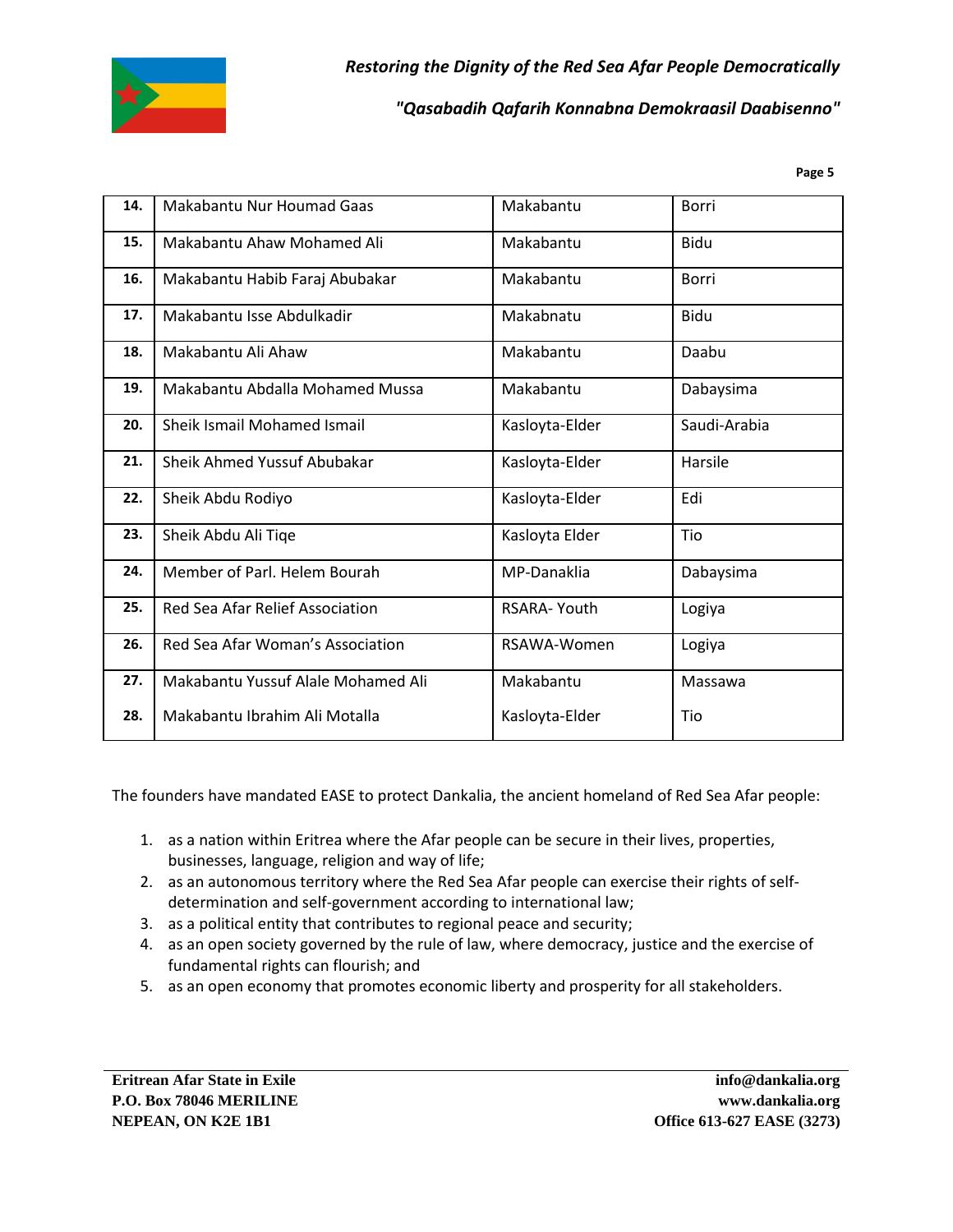

*"Qasabadih Qafarih Konnabna Demokraasil Daabisenno"*

**Page 6**

EASE recognizes the current circumstances of the Afar people living in Eritrea where they have been forced from their traditional lands, driven out of their businesses and persecuted on the basis of their religion, language, race and nationality.

According to a 2013 report from Sheila Keetharuth, the United Nations Special Rapporteur on the situation of human rights in Eritrea, the Afar are an ethnic minority who "wish to continue their traditional way of life, which implies living off their land and its resources, while being involved in nomadic animal husbandry, salt mining and fishing."

Despite these humble goals, the U.N. Special Rapporteur reported that the Afar in Eritrea have been "subjected to extrajudicial killings, enforced disappearances, torture and rape, as well as the destruction of their traditional means of subsistence and livelihood, and businesses. They have also been forced into displacement from their traditional territory."

On June 10, 2013 the United Nations Human Rights Council condemned "the widespread and systematic violations of human rights and fundamental freedoms committed by the Eritrean authorities" as described by the Special Rapporteur.

## **A call to action**

On behalf of the Eritrean Afar, EASE condemns the murder, torture, rape, disappearances, expulsions, forcible confinements and aggression aimed at our Afar brothers and sisters in our ancestral homeland of Dankalia. In the name of the Afar people,

EASE rejects the unimplemented 1997 Eritrean constitution because that document

- marginalizes Eritrean Afar from effective participation in Eritrean central institutions and political process,
- expropriates traditional Afar land, territory and resources,
- does not allow the Afar to self-determine or self-govern,
- does not share power with the Afar Nation, and
- fails to protect the Afar language and way of life.

EASE calls on The Special Rapporteur on the rights of indigenous peoples, James Anaya, to investigate Eritrea's expropriation of tradition indigenous lands and resources of Eritrean Afar, and to denounce the illegal exploitation and sale of Afar resources to multinational corporations and State owned entities in Eritrea.

In light of the conclusions reached by the United Nations and other governmental and nongovernmental actors, EASE calls for: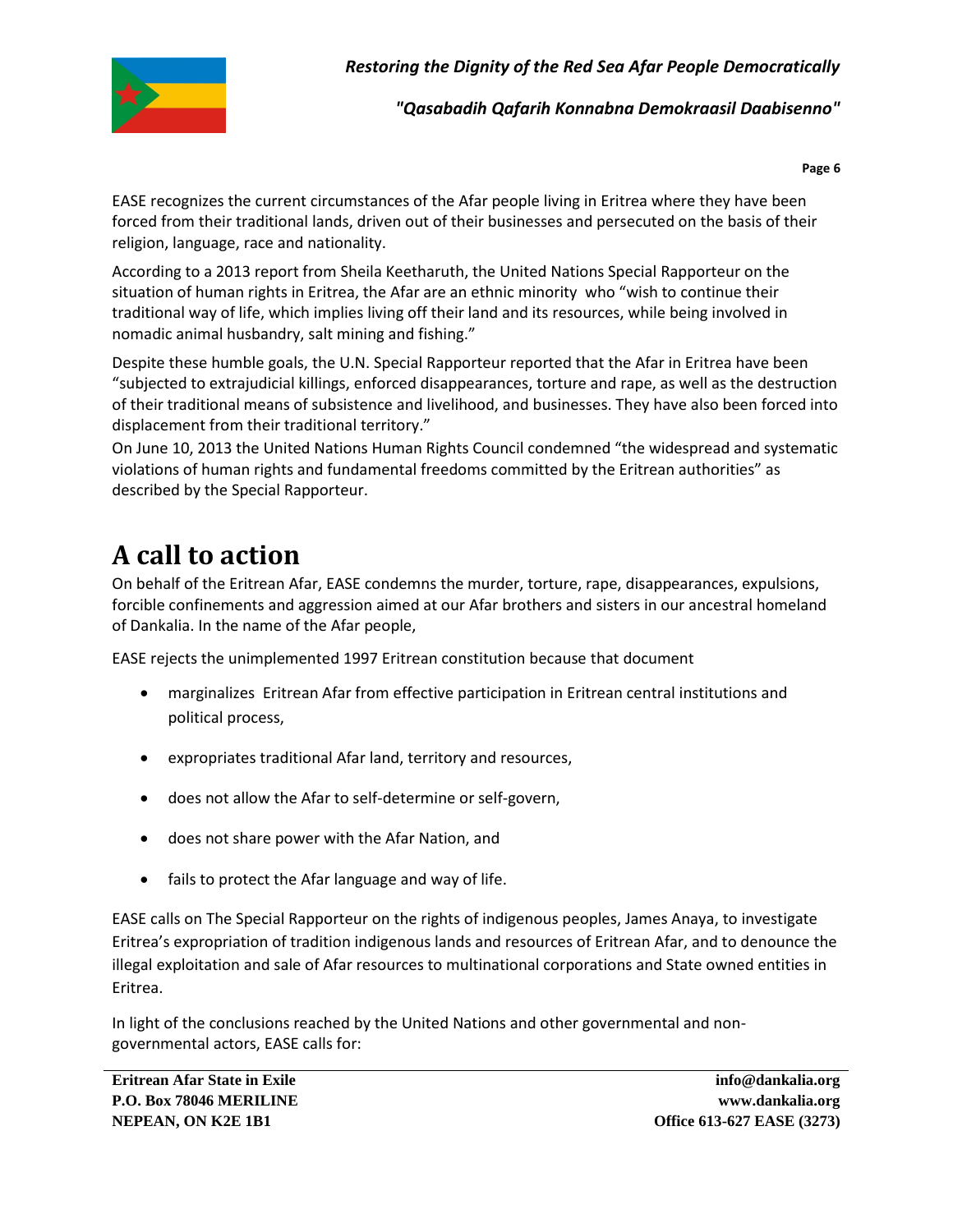

#### *"Qasabadih Qafarih Konnabna Demokraasil Daabisenno"*

**Page 7**

- a reformed Eritrea founded on the principles of democracy and the rule of law, where the freedoms of religion, conscience, political opinion, expression, assembly, equality, mobility, association and liberty are respected and guaranteed;
- a reformed Eritrea with a power sharing constitution that respects the rights of each nationality to self-govern through a federal system comprised of autonomous regions;
- a constitution for Eritrea which respects the principle of equality for all Eritrean nationalities, minority rights, language rights and indigenous rights;
- an Eritrea that will welcome all refugees Afar and other nationalities back to their country, where they will be allowed to return to their homes and properties, and have Eritrean citizenship reinstated in full; and
- a reformed Eritrea that restores Dankalia's traditional borders to those which the Afar people enjoyed prior to 1991.

#### **Next steps**

In order to meet these goals, EASE will organize an international conference of Afar Diaspora and refugee organizations to consider and approve this document.

EASE will ask the conference participants:

- To consider concrete measures to broaden the base of EASE,
- To review the *Samara Declaration* (2011), and consider any modifications required to evolve that document into a Constitution for EASE, and
- To create an executive EASE committee to serve as transitional leadership until a formal state can be established and a Constitution proclaimed.